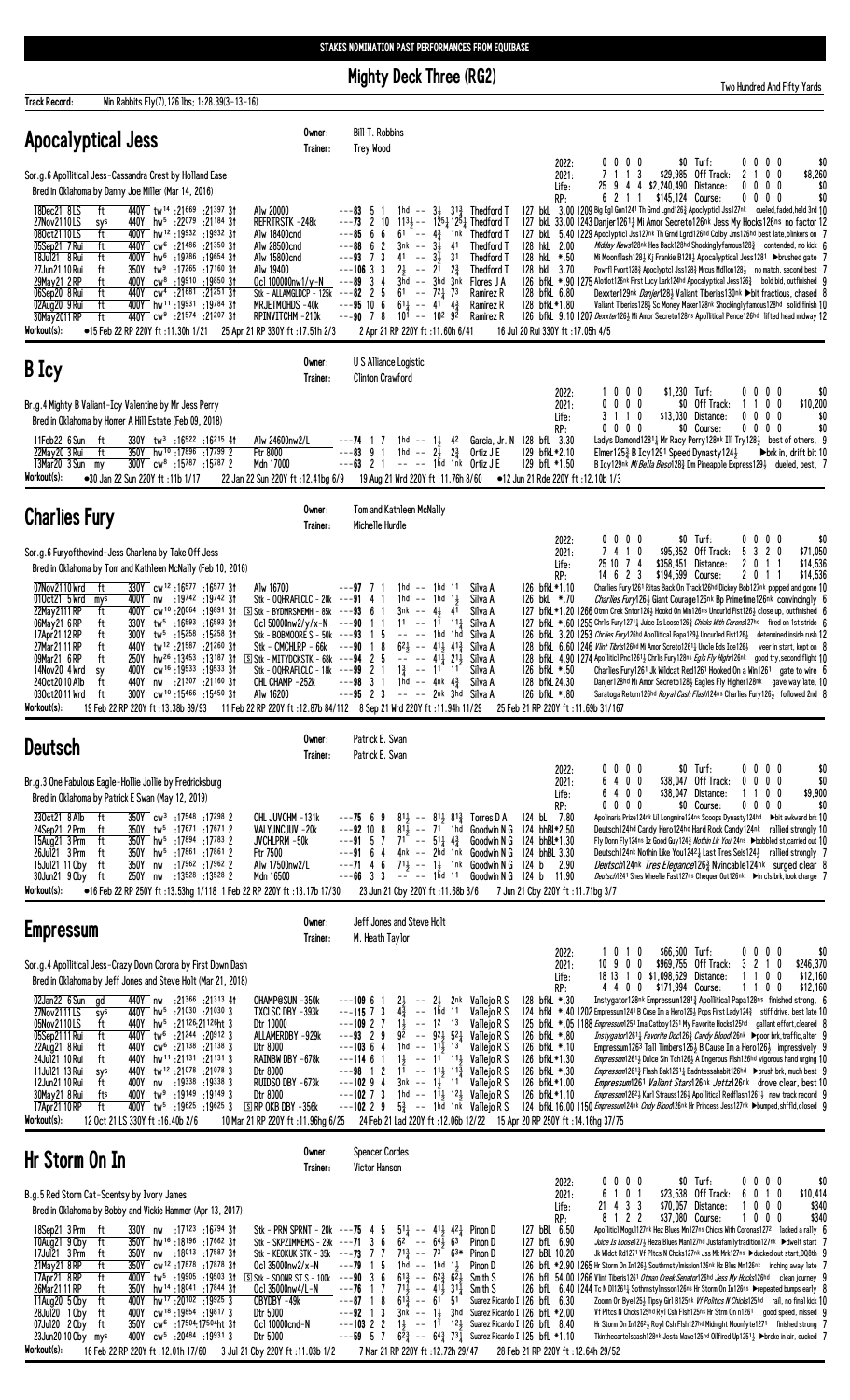| <b>Jc Wild King</b>                                                                                                                                                                                                                                                                                                                                                                                                                                                                                                                                                                                                                                                                                                                                                                                                                                                                                                                                                                   | Owner:<br>Trainer:                                                                                                                                                                                                         | Jose G. Cervantes<br><b>Casey Black</b>                                                                                                                                                                                                                                                                                                                                                                                                                                                                                                             |                                                                                                                                                                                                                                                               |                                                                                                                                                                                                                                                                         |                                                                                                                                     |                                                |                                                                                                                                                                                                                                                                                                                                                                                                                                                                                                                                                                                                                                                                                                                                                                                                                                                                                                                                                                                                                        |                                                |                                   |
|---------------------------------------------------------------------------------------------------------------------------------------------------------------------------------------------------------------------------------------------------------------------------------------------------------------------------------------------------------------------------------------------------------------------------------------------------------------------------------------------------------------------------------------------------------------------------------------------------------------------------------------------------------------------------------------------------------------------------------------------------------------------------------------------------------------------------------------------------------------------------------------------------------------------------------------------------------------------------------------|----------------------------------------------------------------------------------------------------------------------------------------------------------------------------------------------------------------------------|-----------------------------------------------------------------------------------------------------------------------------------------------------------------------------------------------------------------------------------------------------------------------------------------------------------------------------------------------------------------------------------------------------------------------------------------------------------------------------------------------------------------------------------------------------|---------------------------------------------------------------------------------------------------------------------------------------------------------------------------------------------------------------------------------------------------------------|-------------------------------------------------------------------------------------------------------------------------------------------------------------------------------------------------------------------------------------------------------------------------|-------------------------------------------------------------------------------------------------------------------------------------|------------------------------------------------|------------------------------------------------------------------------------------------------------------------------------------------------------------------------------------------------------------------------------------------------------------------------------------------------------------------------------------------------------------------------------------------------------------------------------------------------------------------------------------------------------------------------------------------------------------------------------------------------------------------------------------------------------------------------------------------------------------------------------------------------------------------------------------------------------------------------------------------------------------------------------------------------------------------------------------------------------------------------------------------------------------------------|------------------------------------------------|-----------------------------------|
| Sor.g.4 Apollitical Jess-Oh Cherokee Rose by Stoli<br>Bred in Oklahoma by Jose Cervantes (Mar 17, 2018)                                                                                                                                                                                                                                                                                                                                                                                                                                                                                                                                                                                                                                                                                                                                                                                                                                                                               |                                                                                                                                                                                                                            |                                                                                                                                                                                                                                                                                                                                                                                                                                                                                                                                                     |                                                                                                                                                                                                                                                               |                                                                                                                                                                                                                                                                         | 2022:<br>2021:<br>Life:<br>RP:                                                                                                      | 0000<br>8<br>5 1<br>0<br>13630<br>4000         | \$0 Turf:<br>\$136,036 Off Track:<br>\$185,313 Distance:<br>\$1,398 Course:                                                                                                                                                                                                                                                                                                                                                                                                                                                                                                                                                                                                                                                                                                                                                                                                                                                                                                                                            | 0000<br>3200<br>$0\,0\,0$<br>$0\,$ $0\,$ $0\,$ | \$0<br>\$26,371<br>\$340<br>\$340 |
| 300Y hw <sup>14</sup> :15376:153763<br>12Nov2111 Wrd<br>ft<br>tw <sup>4</sup> :19203 :19203 3<br>230ct21 9 Alb<br>ft<br>400Y<br>030ct21 5 Wrd<br>400Y hw <sup>6</sup> :19862 :19862 3<br>ad<br>cw <sup>10</sup> :19758:197333<br>12Sep21 3 Wrd<br>ft<br>400Y<br>350Y hw <sup>6</sup> :17718:177183<br>24Ju121 10 Fmt<br>ft<br>$cw^8$ :17585 :17585 3<br>10Jul21 6 Fmt<br>350Y<br>sys<br>400Y tw <sup>13</sup> :20492 :19686 3<br>09May21 4RP<br>ft<br>ft<br>350Y hw <sup>11</sup> :18 <sup>231</sup> :179913<br>07Mar21 6 RP<br>240ct20 8 Alb<br>ft<br>350Y nw :17516 :17487 2<br>040ct20 7 Wrd<br>ft<br>350Y cw <sup>8</sup> :17681 :17681 2<br>Workout(s):<br>•10 Feb 22 RP 220Y ft :11.41h 1/22 • 7 Jun 21 Rde 220Y ft :12.03b 1/3                                                                                                                                                                                                                                                 | <b>SAIw 18400</b><br>CHL DBYCHM -155k<br>DBCHLWRD -50k<br>Dtr 5000<br>Speedhrsed –25k<br>Dtr 5000<br>Dtr 10000<br>Dtr 10000<br>Stk - CHL JUVCHM - 126 $k$ ---88 8 4<br>JVCHLWRD -48k                                       | $---102$ 2 1<br>$---109883$<br>$---96$ 5 1<br>1nk -- 1½ 1½<br>$--92$ 8 5<br>$1hd - 13 13$<br>$---90$ 7 1<br>$1\frac{1}{2}$ -- $1\overline{1}$ $1\overline{1}$<br>$--97$ 5 1<br>$---56$ 14<br>$---68$ 6 2<br>$---93$ 10 9 $5\frac{3}{4}$ $---$ 511 1nk Delgado M<br>23 Apr 21 RP 220Y ft: 13.30b 37/37                                                                                                                                                                                                                                               | $-- -1$ , $11$ , Flores J A<br>$1\frac{1}{2}$ -- 11 11 $\frac{1}{4}$ Flores J A<br>$5\frac{1}{2}$ -- $3\bar{n}k$ $2\bar{n}k$ Flores JA<br>$6^{11}$ -- $6^{3}$ $6^{4}$ Delgado M<br>$2\frac{1}{2}$ -- $61\frac{1}{4}$ 61 Delgado M<br>1hd -- 2hd 2nk Delgado M | Flores J A<br>Flores J A<br>Flores J A<br>24 Feb 21 RP 220Y ft: 11.81h 31/99                                                                                                                                                                                            | 126 bfkL *.30<br>126 bfkL 2.50<br>126 bfkL *.90<br>126 bfkL *.60<br>126 bfkL*2.30<br>126 bfkL 8.80<br>124 bfkL 3.50<br>124 bkL 3.40 |                                                | Jc Wild King12611 A Pollitical Phoebe128nk Hun E Do1291 popped and gone 8<br>Jc Wild King12611 Bad Monkey1261 Apollitical Hero126nk driving, cleared 10<br><i>Jc Wild King</i> 126} Apollitical Hero1271 Quorumm126nk much the best 9<br>Quorumm128nk Jc Wild King12621 Apollitical Hero127nk dueled, not enough 8<br>Jc Wild King126} Bp Primetime128nk Spotty Politics125ns sharp, strait, speedy 9<br>Jc Wild King1261 Mh Apolliticl Spy127nk Coyotee Dale124nk alert, inched away 7<br>125 bfkl 8.40 1041 Spotty Politics12413 Diane to Be a Herol 243 B Boujee124nk steadily retreated 8<br>124 bfkL*1.40 1018 Luminositi126nk Shking th Moon124hd <i>Vf Amricn Crti</i> 125ns brief speed, outkicked 10<br>Bad Monkey 128nk Jc Wild King 124nk Isa Super Freak 1243 dueled, just missed, 10<br>Jc Wild King124nk Jss Good Enough1241 Chrlns RIntless124nk late drive for win 10                                                                                                                                  |                                                |                                   |
| <b>Kool and Fabulous</b>                                                                                                                                                                                                                                                                                                                                                                                                                                                                                                                                                                                                                                                                                                                                                                                                                                                                                                                                                              | Owner:<br>Trainer:                                                                                                                                                                                                         | Brenda Reiswig<br>Jason L. Olmstead                                                                                                                                                                                                                                                                                                                                                                                                                                                                                                                 |                                                                                                                                                                                                                                                               |                                                                                                                                                                                                                                                                         |                                                                                                                                     |                                                |                                                                                                                                                                                                                                                                                                                                                                                                                                                                                                                                                                                                                                                                                                                                                                                                                                                                                                                                                                                                                        |                                                |                                   |
| B.f.4 One Fabulous Eagle-One Kool Wagon by Pyc Paint Your Wagon<br>Bred in Oklahoma by Brenda Reiswig (Mar 26, 2018)<br>13Nov21 5 Wrd<br>ft<br>350Y hw <sup>6</sup> :17621 :17538 3<br>300ct21 9 Wrd<br>$350Y$ hw <sup>3</sup> :17692 :17692 3<br>ft<br>24Sep21 3 Prm<br>400Y cw <sup>10</sup> :19933 :19688 3<br>ft<br>400Y cw <sup>5</sup> :19973 :19848 3<br>10Sep21 3 Prm<br>ft<br>350Y tw <sup>10</sup> :17526:175263<br>11Jul21 2Prm<br>ft<br>27Jun21 4 Prm<br>:17402 :17402 3<br>ft<br>350Y<br>nw<br>06May21 5 RP<br>ft<br>330Y tw <sup>5</sup> :16746 :16746 31<br>01Apr21 7RP<br>ft<br>hw <sup>8</sup> :21035 :19821 3<br>400Y<br>ft<br>350Y<br>cw <sup>30</sup> :18072:179532<br>17Jun20 11 Cby<br>330Y tw <sup>5</sup> :16952 :16952 2<br>29May 2012 RP<br>ft<br>Workout(s):<br>13 Feb 22 RP 220Y ft: 12.38h 45/73                                                                                                                                                         | SOKMYSTYDBY-85k<br><b>SDtr 5000</b><br>ALTOONADBY -120k<br>Dtr 7500<br>PRMGOLDDBY-119k<br>Dtr 7500<br>Alw 19000nw2/L<br><b>SDtr 15000</b><br><b>Ftr 5000</b><br><b>SMdn 18300</b><br>28 Aug 21 Prm 220Y ft: 12.72b 1/2     | ---95<br>71<br>$1hd - 2\frac{1}{2}$ 4<br>1hd -- $1\overline{3}$<br>$---90$ 2 1<br>$---91$ 7 3<br>$31 - 5^{11}$ 6 <sup>13</sup><br>$---83$ 8<br>8<br>$81\frac{1}{2}$ -- $7\frac{1}{2}$ $3\frac{3}{4}$<br>$1\frac{1}{2}$ -- $1\frac{1}{2}$ $1\frac{1}{2}$<br>---96<br>1 1<br>---96<br>$---82$ 9 2<br>2hd -- 11 11<br>$---43$ 7 9<br>$---67$ 2 4<br>3nk -- 3nk 23<br>$---68$ 6 1<br>21 Mar 21 RP 220Y ft: 12.01hg 7/36                                                                                                                                 | $11\frac{3}{7}$<br>$95\frac{3}{4}$ -- $97\frac{1}{4}$ $97\frac{1}{2}$ Packer B R<br>1hd $-$ 1hd 1hd Packer BR                                                                                                                                                 | Salazar J<br>Salazar J<br>Escobedo E G $125$ bfBL*2.20<br>Escobedo E G 125 bfBL*1.50<br>Escobedo E G 125 bfBL*1.20<br>$1\overline{1}$ , $ 1\overline{3}$ $1\overline{2}$ , Escobedo E G 125 bfBL *.80<br>Packer B R<br>Packer B R<br>11 Mar 21 RP 220Y ft : 11.58h 9/67 | 2022:<br>2021:<br>Life:<br>RP:<br>124 bfL 7.80<br>124 bfL *.60<br>124 bL $*.70$                                                     | 0000<br>8 4 0 1<br>$11 \t5 \t1 \t2$<br>4 2 0 1 | \$0 Turf:<br>\$83,562 Off Track:<br>\$97,403 Distance:<br>\$27,137 Course:<br>My Mdnght Cndy125nk Sntr V1cm126ns Mh Ap11tcl Spy127nk brief ft, outfinished 10<br>Kool and Fabulous12413 Relentless Mischief1241 Sophia Maria1253 convincingly 6<br>One Kool Dreamer1253 Purty Darn Quick125ns Fdd Princess1253 weakened 10<br>Wieburg125nk Tres Evidence125} Kool and Fabulous125ns ▶swerved out st, rally 8<br>Kool and Fabulous125} Shadi Lady125ns Not a Secret125ns always in command 9<br>Kool nd Fabulous12523 Vf Pillow Talk125nk Big Cash Cartel1253 dominant effort 8<br>126 bfl. 29.50 1084 Kool nd Fbulous1261 Pvs Im Egle Too127nk Without Tres126hd cruised for upset 10<br>126 bfl 26.50 1064 B Cs Im Hro1241 $\frac{1}{4}$ Kss M Suzy125 <sup>2</sup> $\frac{1}{2}$ Jss Bt of Cndy124ns >broke slowly, lost path 9<br>Fly Mss Crn Jss124} Kool nd Fblos124nk Hgh Fv Chck1241 ▶bumped brk,outkicked 7<br>127 bfL 2.90 1056 Kool nd Fbulous127hd Cndy Rush124hd Vlint Tmptrss127nk refused to lose duel 9 | 0000<br>$0\,0\,0\,0$<br>0000<br>0000           | \$0<br>\$0<br>\$0<br>\$0          |
| My Midnight Candy                                                                                                                                                                                                                                                                                                                                                                                                                                                                                                                                                                                                                                                                                                                                                                                                                                                                                                                                                                     | Owner:<br>Trainer:                                                                                                                                                                                                         | Brenda Reiswig<br>Jason L. Olmstead                                                                                                                                                                                                                                                                                                                                                                                                                                                                                                                 |                                                                                                                                                                                                                                                               |                                                                                                                                                                                                                                                                         |                                                                                                                                     |                                                |                                                                                                                                                                                                                                                                                                                                                                                                                                                                                                                                                                                                                                                                                                                                                                                                                                                                                                                                                                                                                        |                                                |                                   |
| B.g.4 Jess Good Candy-Midnight Sunlight by Ivory James<br>Bred in Oklahoma by Brenda Reiswig (Mar 19, 2018)                                                                                                                                                                                                                                                                                                                                                                                                                                                                                                                                                                                                                                                                                                                                                                                                                                                                           |                                                                                                                                                                                                                            |                                                                                                                                                                                                                                                                                                                                                                                                                                                                                                                                                     |                                                                                                                                                                                                                                                               |                                                                                                                                                                                                                                                                         | 2022:<br>2021:<br>Life:                                                                                                             | $0\ 0\ 0\ 0$<br>502<br>8<br>12602              | $$0$ Turf:<br>\$69,940 Off Track:<br>\$76,833 Distance:                                                                                                                                                                                                                                                                                                                                                                                                                                                                                                                                                                                                                                                                                                                                                                                                                                                                                                                                                                | 0000<br>0<br>$0\,$ $0\,$ $0\,$<br>2000         | \$0<br>\$0<br>\$653               |
| 13Nov21 5 Wrd<br>ft<br>350Y hw <sup>6</sup> :17538 :17538 3<br>300ct21 8 Wrd<br>350Y hw <sup>3</sup> :17625 :17625 3<br>ft<br>220Y hw <sup>15</sup> :11954 :11954 31<br>19Sep21 2 Prm<br>ft<br>350Y tw <sup>10</sup> :17513 :17513 31<br>21Aug21 3 Prm<br>ft<br>ft<br>350Y tw <sup>10</sup> :17637:17526 3<br>11Jul21 2Prm<br>27Jun21 3 Prm<br>ft<br>350Y hw <sup>5</sup> :17723:177233<br>400Y tw <sup>13</sup> :19979 :19909 31 SAlw 26500nw2/L<br>09May21 9RP<br>ft<br>08Apr21 11 RP<br>350Y hw <sup>13</sup> :17989 :17467 31<br>ft<br>28Jul20 7 Cby<br>ft<br>300Y<br>:15 <sup>731</sup> :15 <sup>731</sup> 2<br>nw<br>250Y cw <sup>6</sup> :13794:13620ht 2<br>07Jul20 6 Cby ft<br>Workout(s):<br>•13 Feb 22 RP 220Y ft: 11.34h 1/73                                                                                                                                                                                                                                             | <b>SOKMYSTYDBY-85k</b><br><b>SDtr 5000</b><br>Ocl 15000cnd-N<br>Ocl 12500cnd-N<br>PRMGOLDDBY-119k<br>Dtr 7500<br>Alw 19000nw2/L<br>Mdn 10000<br>Mdn 10000<br>11 Mar 21 RP 220Y ft :12.41b 45/67                            | $---993$<br>2hd -- $1\frac{1}{2}$<br>$---94$ 7<br>2nk -- 2hd 1nk<br>$---92$ 2 1<br>$\sim$ $\sim$ $\sim$ $\sim$<br>$1\frac{1}{2}$ --<br>$---94$ 4 1<br>$---90 6 2$<br>$2\frac{1}{2}$ -- $2^{1}\frac{1}{2}$ $6\frac{3}{4}$<br>$--83$ 4 5<br>$--78$ 4 5 6<br>$--67$ 7 5 41 $\frac{1}{4}$ -- 42 $\frac{1}{4}$ 33 $\frac{1}{4}$ Torres J<br>$---70$ 4 2 $---23$ 1hd Suarez Ricardo I 126 bfL 3.50<br>$---54$ 10 7 $---5$ $5$ $\frac{1}{4}$ 5 <sup>1</sup> Esqueda C R 127 bfL 2.20<br>6 Aug 20 Cby 220Y ft: 12.32bg 1/1                                  | $1\frac{1}{2}$<br>$1\frac{1}{2}$<br>$1\frac{1}{2}$<br>11<br>2hd -- $4\frac{3}{4}$ 1 ns Amaya DR<br>-- 3nk 3nk Torres J                                                                                                                                        | 1 <sup>nk</sup> Torres D A<br>Salazar J<br>Escobedo E G 125 bfBL*1.10<br>Birzer B<br>Amaya D R<br>8 May 20 Rui 220Y ft: 12.15b 13/33                                                                                                                                    | RP:<br>125 bfL 8.80<br>124 bfL *.80<br>125 bfBL*1.70<br>125 bfBL19.60<br>125 bfBL 8.00                                              | 3 0 0 2                                        | \$7,662 Course:<br>My Midnight Cndy125nk Sntor Volcum126ns Mh Apolliticl Spy127nk driving finish 10<br>My Midnight Candy124nk Senator Volcum12713 Vf Pillow Talk1253 dug in late 7<br>My Midnight Candy125} El Oh E1125} Jesta Wave125} good speed, held well 6<br>My Midnight Cndy1251 Jss Mk Mrk125nk Lnis Str Dncr1232 good speed, held well 6<br>Kool and Fabulous125½ Shadi Lady125ns Not a Secret125ns dropped back late 9<br>My Midnight Cndy 125ns Ec Ant Up125nk This Prties Hoppin125hd rallied strongly 8<br>124 bfL 12.10 1135 Coyotee Dle124hd Everlong124nk My Midnight Cndy124nk bmpd off stride at brk 10<br>124 bfL 19.90 1162 Din to B Hero12421 Mgill Pek1251 My Midnight Cndy124hd second flight, evenly 11<br>My Mdnght Cndy126hd Hgh Fv Chck1272} Dfnt Gld Qen128} ▶bore out badly, just up 8<br>Eva the Diva127} Aj Helene124} One Dreamin Eagle124ns ▶ drifted out, st'd late 10                                                                                                               | 1000                                           | \$340                             |
| <b>Political Babbel</b>                                                                                                                                                                                                                                                                                                                                                                                                                                                                                                                                                                                                                                                                                                                                                                                                                                                                                                                                                               | Owner:<br>Trainer:                                                                                                                                                                                                         | J. Garvan Kelly and J. Lloyd Yother<br>Dee Keener                                                                                                                                                                                                                                                                                                                                                                                                                                                                                                   |                                                                                                                                                                                                                                                               |                                                                                                                                                                                                                                                                         |                                                                                                                                     |                                                |                                                                                                                                                                                                                                                                                                                                                                                                                                                                                                                                                                                                                                                                                                                                                                                                                                                                                                                                                                                                                        |                                                |                                   |
| Ch.f.4 Apollitical Jess-Shanachee by Country Chicks Man<br>Bred in Oklahoma by J Garvan Kelly (Jan 15, 2018)<br>02Jan22 9LA<br>350Y nw :17822 :17670 41E<br>ft<br>19Dec21 9LA<br>:07163 :07163 31<br>ft<br>110Y nw<br>20Nov21 9LA<br>350Y nw<br>:17 <sup>753</sup> :17 <sup>627</sup> 3 $\square$<br>ft<br>090ct21 7LA<br>ft<br>$300Y$ tw <sup>2</sup><br>:15420ht 3†匣<br>19Sep2110LA<br>:17 <sup>991</sup> :17 <sup>582</sup> 3†回<br>ft<br>350Y nw<br>110Y tw <sup>7</sup> :07427 :07103 3t<br>29Aug21 5 LA<br>ft<br>24Jul21 10 Fmt<br>ft<br>350Y hw <sup>6</sup> :17888 :17718 3<br>10Jul21 8 Fmt<br>350Y cw <sup>8</sup> :17747 :17638 3<br>sys<br>13May 2111 RP<br>ft<br>330Y cw <sup>5</sup> :16753 :16753 31 SAlw 27500nw3/L<br>17Apr21 3RP<br>300Y tw <sup>10</sup> :15431 :15193 31<br>ft<br>Workout(s):<br>14.11hg 3/6 14.11hg 1/6 22 RP 220Y ft :11.94h 25/73 21 Jun 21 Fmt 250Y my :13.50bg 2/8 7 Feb 21 RP 250Y ft :13.68hg 12/115 19 Feb 20 RP TR 4 250Y ft :14.11hg 3/6 | Hcp 25000<br>Alw 13300nw1/r/L<br>CHIQTAS S -17k<br>SOUNDDSH H-20k<br>Alw 14100<br>Alw 13800<br>SPEEDHRSED -25k<br>Dtr 5000<br>Alw 20000nw3/L                                                                               | $---864$<br>-5<br>$---87$ 5 2 $-- ---$ 1nk Cervantes AR 125 bfL 4.90<br>$- -86$ 7 5 $5\frac{3}{4}$ -- $5\frac{1}{2}$ 41<br>$  6\frac{1}{2}$ $61\frac{1}{4}$ Lopez HR<br>$---83$ 3 1<br>---79 6 5 $72\frac{1}{2}$ -- $72\frac{1}{2}$ 42 <sup>1</sup> / <sub>2</sub> Cervantes AR 127 bfl 3.80<br>$---66$ 1 6 $-- ---$ 61 $\frac{3}{4}$<br>$- -82$ 8 8 $8\frac{1}{2}$ -- $5\frac{3}{4}$ 51<br>$--89$ 3 2 $2\overline{h}d$ -- $2\frac{1}{2}$ $2\frac{3}{4}$<br>6nk -- 1 $\frac{1}{2}$ 1 <sup>1</sup><br>$---80$ 3 7<br>$--81$ 7 3 $--$ 31 311 Pulido J |                                                                                                                                                                                                                                                               | $7\frac{1}{2}$ -- $8\frac{3}{4}$ 71 Cervantes AR 126 bfL 11.40<br>Cervantes AR 126 bfL 14.60<br>Sanchez R<br>FonsecaSoto F 124 bL 5.20<br>Flores J A<br>Pulido J                                                                                                        | 2022:<br>2021:<br>Life:<br>RP:<br>124 bL 42.40<br>126 bL 2.70<br>126 bL 2.30                                                        | 1 0 0 0<br>$10$ 2 1 1<br>21 4 4 1<br>5 1 0 1   | $$0$ Turf:<br>\$34.775 Off Track:<br>\$52,318 Distance:<br>\$20,749 Course:<br>Jess Fortunte126ns Fmous Shining Star125hd Elphaba126} wide path, weakened 9<br>Pitcl Bbb1125nk Prtty Dvon Ldy119nk Gott Coron Jss122hd dueled, proved best 6<br><b>DHJss Lynds Rsn127</b> 2 DHG to Gr1124 <sup>2</sup> Gott Coron Jss124nk ▶bumped st, solid try 8<br>Kss Thr Fr129nk Gott Coron Jss124ns St Expcttons124nk away well, outfinished 8<br>Famous Shining Star12511, Terra Fire1241, Cotton Cartel1241 even effort 7<br>Mistr Torndo124nk Run M First126ns Frdricos Fntsy124nk ▶off bit slow,no factor 6<br>Jc Wild King 1263 Bp Primetime 128nk Spotty Politics 125ns leanin off balance brk 9<br>Cindydoesitgin1243 Politicl Babbel12613 Bp Primetime129nk cln trip, outfinished 8<br>124 bl 4.40 1010 Pitcl Bbb11241 Lttl Prty Wgon126nk Fly Mss Coron Jss125hd slo st, furious rally 12<br>124 bl 6.70 1007 Jess Pinted1261 Crown N Roy1 G1126nk Politici Bbbe/124ns clean trip 2nd flight 12                         | 0000<br>1010<br>1000<br>1000                   | \$0<br>\$946<br>\$340<br>\$340    |
| Whirlaway Wagon                                                                                                                                                                                                                                                                                                                                                                                                                                                                                                                                                                                                                                                                                                                                                                                                                                                                                                                                                                       | Owner:<br>Trainer:                                                                                                                                                                                                         | MRB Racing LLC (Manuel Rodriguez)<br>Manuel Rodolfo Rodriguez                                                                                                                                                                                                                                                                                                                                                                                                                                                                                       |                                                                                                                                                                                                                                                               |                                                                                                                                                                                                                                                                         |                                                                                                                                     |                                                |                                                                                                                                                                                                                                                                                                                                                                                                                                                                                                                                                                                                                                                                                                                                                                                                                                                                                                                                                                                                                        |                                                |                                   |
| B.g.3 Whirlaway Red-Lil Miss Party Doll by Pyc Paint Your Wagon<br>Bred in Oklahoma by Buckskin Ec Inc (Feb 27, 2019)                                                                                                                                                                                                                                                                                                                                                                                                                                                                                                                                                                                                                                                                                                                                                                                                                                                                 |                                                                                                                                                                                                                            |                                                                                                                                                                                                                                                                                                                                                                                                                                                                                                                                                     |                                                                                                                                                                                                                                                               |                                                                                                                                                                                                                                                                         | 2022:<br>2021:<br>Life:<br>RP:                                                                                                      | 0000<br>7 4 0 2<br>7402<br>2200                | $$0$ Turf:<br>\$85,851 Off Track:<br>\$85,851 Distance:<br>\$50,504 Course:                                                                                                                                                                                                                                                                                                                                                                                                                                                                                                                                                                                                                                                                                                                                                                                                                                                                                                                                            | 0000<br>1100<br>$0\,0\,0\,0$<br>0000           | \$0<br>\$26,110<br>\$0<br>\$0     |
| 27Nov21 9LS<br>400Y hw <sup>5</sup> :19822 :19822 2<br>sys<br>06Nov2110LS<br>400Y hw <sup>5</sup> :20095 :20095 2<br>ft<br>160ct21 8LS<br>350Y tw <sup>8</sup> :17748 :17610 2<br>ft<br>09Jul21 12 Rui<br>400Y tw <sup>4</sup> :19756 :19756 2<br>ft<br>29May 2116 Rui<br>350Y cw <sup>2</sup> :17924 :17869 2<br>ft<br>17Apr21 7RP<br>330Y tw <sup>6</sup> :16672 :16672 2<br>ft<br>330Y hw <sup>10</sup> :17174 :17174 2<br>03Apr21 9RP<br>ft<br>Workout(s):<br>3 Sep 21 Rui 220Y ft: 12.13h 4/17                                                                                                                                                                                                                                                                                                                                                                                                                                                                                   | Stk - TXCLSJUV - 59k ---91 4 2<br>Ftr 10000<br>Alw 22400<br>Ftr 8000<br>Ftr 8000<br>$\boxed{5}$ Stk - RP JUV S - 100k ---83 8 1 1 $\frac{1}{2}$ -- 1 $\frac{1}{2}$ 11<br>S Ftr 15000<br>1 Aug 21 Rui 220Y ft : 11.75h 7/18 | $---82$ 10 8<br>$---87$ 8 3 8 <sup>2</sup> $--$ 5 <sup>2</sup> $\frac{5}{4}$ 3 <sup>3</sup> Delgado M<br>$- -83$ 4 2 1} $- -11$ 1 <sup>1</sup> $11 + 11$<br>$---77$ 3 3 $3^{\overline{n}k}$ -- $3^{\overline{n}k}$ 3nk Herrera R<br>---75 6 4 3nk -- 2} 1} Ramirez, Jr. R 124 bfl. 15.20 1212 Whirlyy Wgon124} Ill Be Gone1271 A Peachy Secret127} hopped st.potent kick 8<br>19 Jun 21 Rui 220Y ft: 11.90h 6/47                                                                                                                                    | 11 -- 11 1hd Delgado M<br>93 -- 421 1nk Delgado M                                                                                                                                                                                                             | Ramirez, Jr. R 126 bfl *1.40 1202 Whirlaway Wagon1261 B Me125nk Vf Kiss Me Quick1241 sharp, kicked clear 8<br>8 May 21 Rui 220Y ft: 11.81h 4/22                                                                                                                         | 124 bfkL 2.90<br>125 bfL *.40                                                                                                       |                                                | 124 bl. 3.80 1268 Whrlwy Wgon124hd Hot Ivory Eys125hd Thrown Smok126} sharp effort, cleared 9<br>124 bfl. *.80 1269 Whirlaway Wagon124nk Heerz Ur Sign1243 Kreede124nk flew late, just up 10<br>124 bfl. 2.60 1268 Muddys Misfit1243 Just Prfect Grce124nk Whirlwy Wgon124ns Dbid late, game 3rd 10<br>Whirlwy Wgon12413 The Stars of Corona1243 Warning126nk driving, best, DQ9th 9<br>Jm Spc1 Frrri126nk Crystls Dsh124hd Whirlwy Wgon125ns >bumps brk, mid-str, late 10                                                                                                                                                                                                                                                                                                                                                                                                                                                                                                                                             |                                                |                                   |